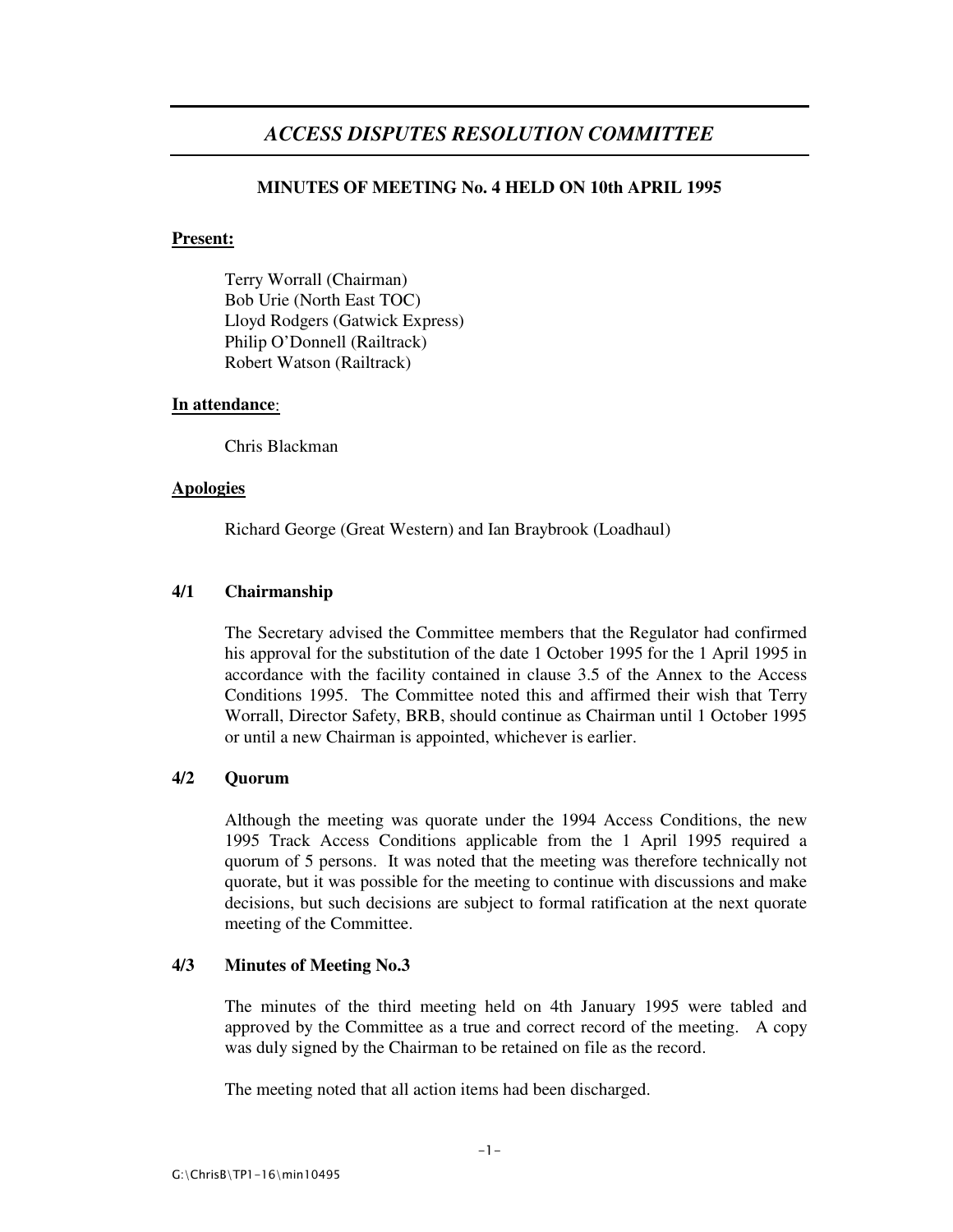#### **4/4 Review of the Committee's procedures**

The Committee considered the memorandum from the Secretary concerning the Draft 4 of the Committee's processes and procedures for the Timetabling Sub-Committee which had been annotated and cross-referenced to the latest 1995 edition of the Track Access Conditions. The Secretary explained that, whereas Draft 4 had been prepared in the latter part of 1994 to try and bring together and reconcile the requirements of Access Condition Part D and the annex to the Access Conditions Part A at a time when the industry was preparing itself to respond to the new requirements for handling disputes both at Committee and Sub-Committee level, there was now much more understanding of the Conditions, particularly as there had been three references to the Timetabling Sub-Committee.

The early experiences of the Sub-Committee work and practical enactment of the Draft 4 procedures had been reflected in the Regulator's review of the Access Conditions and the annex thereto. Chris Blackman advised the Committee that there was now a high degree of correlation between the content of the Draft 4 document and the 1995 version of the Annex.

The Secretariat was willing to update the Draft 4 document into a formal 'Draft 5' version, reflecting the 1995 version of the Track Access Conditions if the Committee so wished. However, the recommendation of the Secretariat was that the Committee should acknowledge that the 1995 edition was fit for purpose in expressing the processes and procedures for the working of the Committee and its Sub-Committees, and that the Secretariat should be asked to draw up a supplementary list of procedures for the working of the Sub-Committees which amplified as appropriate the provisions contained in the Access Conditions. This document, which would incorporate, and be in the style of, the paper entitled "Procedure on the Day", is expected to be approximately 2-3 pages long and to be made available to parties involved in referring a dispute for determination, also to others on request. The Committee endorsed the latter proposal and instructed the Secretary to prepare a document for circulation before the next meeting. The Committee asked for a draft version of the document to be advised to the Regulator for his comments.

The Committee agreed that paragraphs 3.8 and 3.9 of Draft 4 could be deleted, but they wished to receive a paper on the mechanism for recovering costs to be tabled at the next meeting.

The Committee also agreed with the Secretary's suggestion that paragraphs 9 and 10 of Part B of Draft 4 are no longer required now that Committee and Sub-Committee members and alternates in particular, and the industry in general, are well advanced on the learning curve.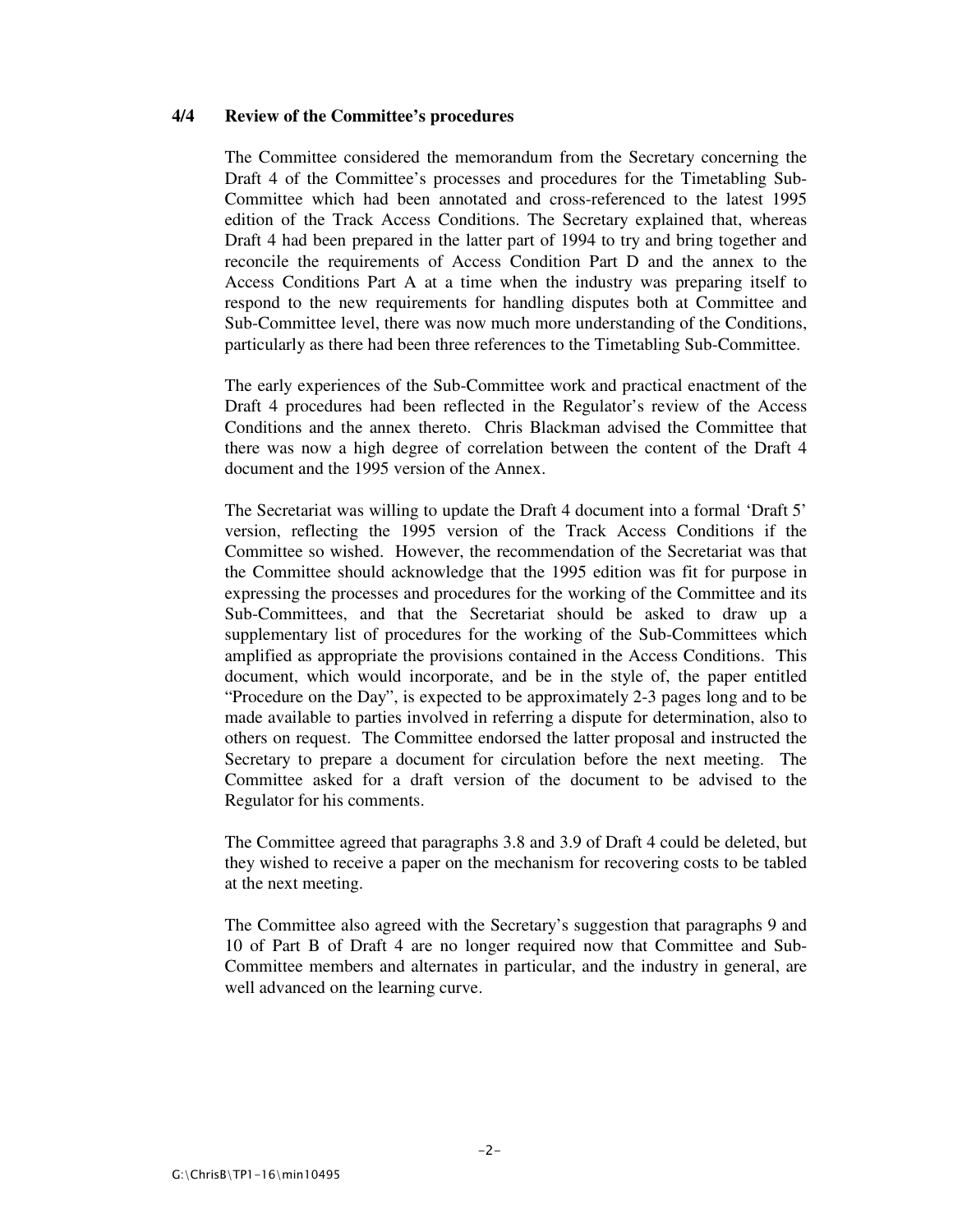# **4/5 Election of Members of the Committee.**

The Secretary reported that elections for membership of ADRC are carried out in the same way as for membership of the Class Representative Committee. Accordingly he proposed to write to the Managing Directors of the members in each band to seek nominations. He asked if ATOC might wish to facilitate the process so far as the passenger franchised bands are concerned. The Committee members concerned indicated that they would establish whether this is the case. The Secretary would check to see whether, despite the changes in the constitution and numbers of TOU representatives, it was appropriate and in order for any of the existing members to continue to serve for the next 12 months, or whether all members should be subject to re-election.

## **4/6 Appointment of New Chairman**

The Committee noted that a new Chairman had to be appointed within 6 months. The Secretary would write to members of the Committee seeking nominations; it would be necessary to vet nominations to ensure that there was compliance with the Track Access Conditions. Although the job could be advertised externally in the press, members expressed the view that there was probably a relatively small field of possible candidates of sufficiently senior status and with the necessary knowledge of the technical issues involved. After further discussion the Secretary was instructed to prepare draft job and associated person specifications. Consideration would need to be given to defining the expected salary and the level of commitment in terms of time that would be required. The Secretary was instructed to consult the Regulator as appropriate and to submit a draft outline to members prior to the next meeting.

# **4/7 Appointment of Disputes Secretary**

The Committee discussed the role of the Disputes Secretary as described in the Access Conditions, and envisaged that the demands of this post are likely to increase considerably in the next 2-3 years. The Committee recalled the advice it had been given by the Legal Advisor to the Rail Regulator and agreed that consideration must be given to the proposition that the Disputes Secretary should have a legal qualification, or at least an understanding of legal principles involved.

It was noted that references are also made in the Track Access Conditions to the need for a Clerk to the Committee, who may or may not be legally qualified. The Committee asked the Secretary to draw up outline job and person specifications for this post and to seek nominations. The question of degree of security of tenure would also need to be defined.

Lloyd Rodgers asked whether it was still the view of the Regulator that the Disputes Secretary should be legally qualified; if so, one option would be to second a candidate from a law firm for a specified period. The Secretary was instructed to discuss this point with the Office of the Rail Regulator.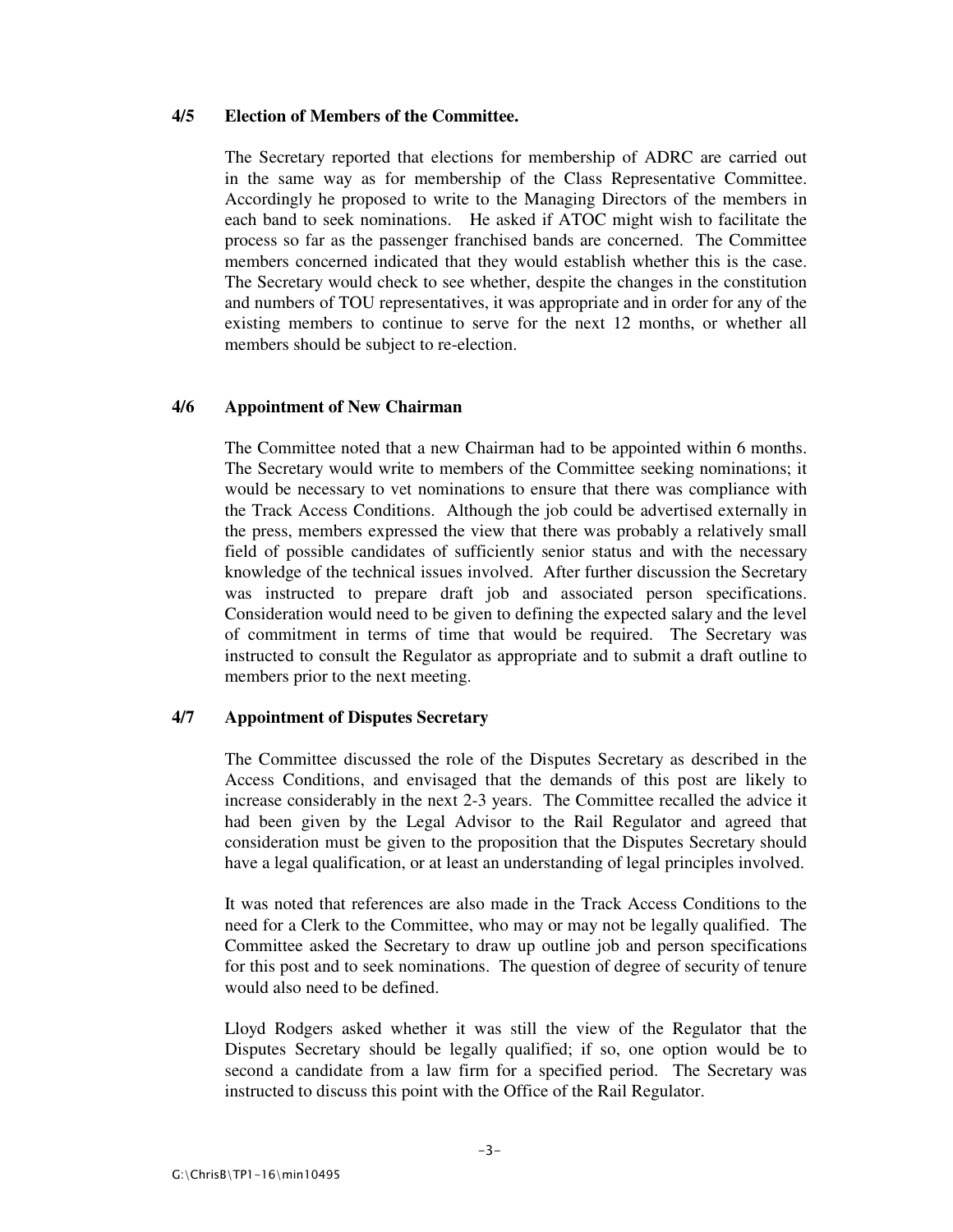## **4/8 Funding Arrangements**

Bob Urie commented that there needs to be more definition of the structure under which persons such as the Disputes Secretary and others are employed. Robert Watson sought clarification on the relationship of the 'Clerk to the Committee' to the 'Disputes Secretary'. It was agreed that the Chairman and Secretary should discuss this with the Office of the Rail Regulator as soon as possible.

The Secretary would establish whether there are parallels with ATOC in the methods of employing staff and whether there is a similar constitution for funding arrangements.

The Committee, following further discussion, was anxious that proper banking arrangements should be set up to cover the Committee's activities, and a mechanism for raising and receiving charges should be put in place quickly and by no later than May 1995. The development of these procedures need to be properly project managed, and the Secretary was instructed to prepare a plan accordingly and to prepare an outline budget for the Committee for 1995/96 identifying the sources of income from a levy on the industry in accordance with the Access Conditions, and the likely income to be raised from parties making references to the Committee. Costs would need to include the fees for the Chairman, any secretarial assistance, together with reimbursement of parties who provide a full secretariat cover, and appropriate financial support and audit of accounts.

Bob Urie raised the question of who owns ADRC. The Committee's view is that it is owned by the industry but this point would have to be checked with lawyers.

# **4/9 Class Representative Committee's Working Party**

Chris Blackman advised the Committee about the recent work of the Class Representative Committee's special Working Party in reviewing the Access Conditions Part D from the practitioners' viewpoint. It was noted that the report of the Review Group had made 18 recommendations all of which, except for one, had been endorsed by the Class Representative Committee at their meeting on 16th March 1995. The proposed alterations to Part D of the Access Conditions were now being scrutinised by the lawyers and a formal proposal for amendment was expected to be circulated before Easter to the industry parties in accordance with Part C of the Access Conditions.

Robert Watson stated that the Timetabling sub-Committee members and alternates would need to know about the content of the report and its recommendations and to note in particular that there are, for each timetable development, four specific periods of time set aside for the hearing of appeals. It was noted that the intention is to commence using the recommended procedures for preparation of the May 1996 timetable; this process would start effectively from 21st April 1995 with circulation of the initial proposals for Rules of the Route and Rules of the Plan. The process would be without prejudice to consultation on the changes through the Part C procedures.